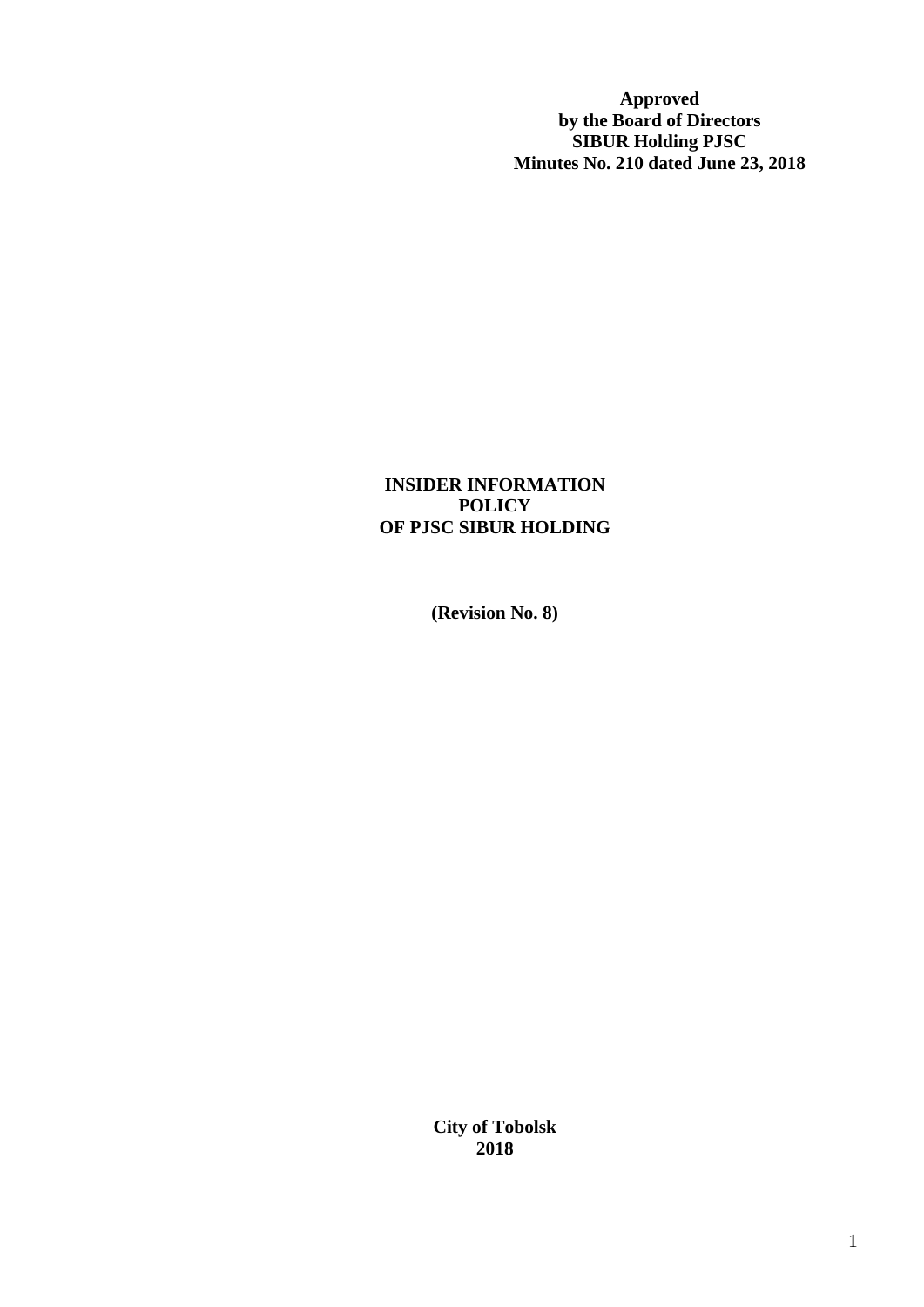#### **1. GENERAL PROVISIONS.**

#### **1.1 Purposes of the Policy**

This Policy has been developed in accordance with Federal Law No. 224-FZ "On Combating Unlawful Use of Insider Information and Market Manipulation and on Amending Certain Legislative Acts of the Russian Federation" dated 27 July 2010, the subordinate legislation adopted by federal executive authorities of the Russian Federation under it, the Articles of Association of PJSC SIBUR Holding (the "Company"), the Provisions on the Company's Board of Directors and other Company's internal documents for the purposes of securing fair pricing of securities and financial instruments, equal treatment of investors as regards the timeframes and the scope of information they receive, promoting the trust of investors and preventing abuse in the form of unlawful use of insider information and (or) market manipulation.

This Policy further ensures regulation in connection with the issuance of Eurobonds which are admitted to trading at the Irish Stock Exchange (the "Eurobonds").

## **1.2 Scope of the Policy**

This Policy governs the use of the Company's insider information and determines the following:

- the list of Insiders and Insider Information:
	- the rights and obligations of the Company's Insiders;

the procedure of access to Insider Information, the rules for safeguarding its confidentiality and monitoring compliance with legislation;

the procedure for transactions with the Company's financial Instruments by Insiders.

#### **1.3 Terms and definitions**

- 1.3.1. **Access to Insider Information** means examination or the possibility of examination by certain persons of the information included in the list of insider information.
- 1.3.2. **Law on Insider Information** means Federal Law No. 224-FZ "On Combating Unlawful Use of Insider Information and Market Manipulation and on Amending Certain Legislative Acts of the Russian Federation" dated July 27, 2010.
- 1.3.3. **Directive on market manipulation** means Directive 2003/6/EC of the European Parliament of 28 January 2003, Directive 2014/57/EU of the European Parliament and of the Council of 16 April 2014, Regulation (EU) No 596/2014 of the European Parliament and of the Council of 16 April 2014, and the Market Abuse Regulation (February 2016) issued by the Central Bank of Ireland.
- 1.3.5. **Insider Information** means exact and specific information which has not been disseminated or provided (including [information](consultantplus://offline/ref=6A4B81A8A9EB2CD1FB103FD9E01AFFDE6311CDDC6EDF56841703729BqAi1O) constituting trade secrets, business secrets, bank secrecy, secrecy of communication (concerning the information regarding money transfers by post) and other secrets protected by law), the dissemination or provision of which may have significant influence on the prices of financial instruments, foreign currency and (or) Company's products, or one or more financial instruments, foreign currency and (or) products) and which classifies as information included in the corresponding list of insider information as indicated in [Appendix](consultantplus://offline/ref=6A4B81A8A9EB2CD1FB103FD9E01AFFDE6B14C2D76FD40B8E1F5A7E99A63F15C9F51E9B8DD09C7792qCi8O) 1 to this Policy. The list of Insider Information is to be disclosed in the Internet as required by the legislation.

Insider Information shall not include the following: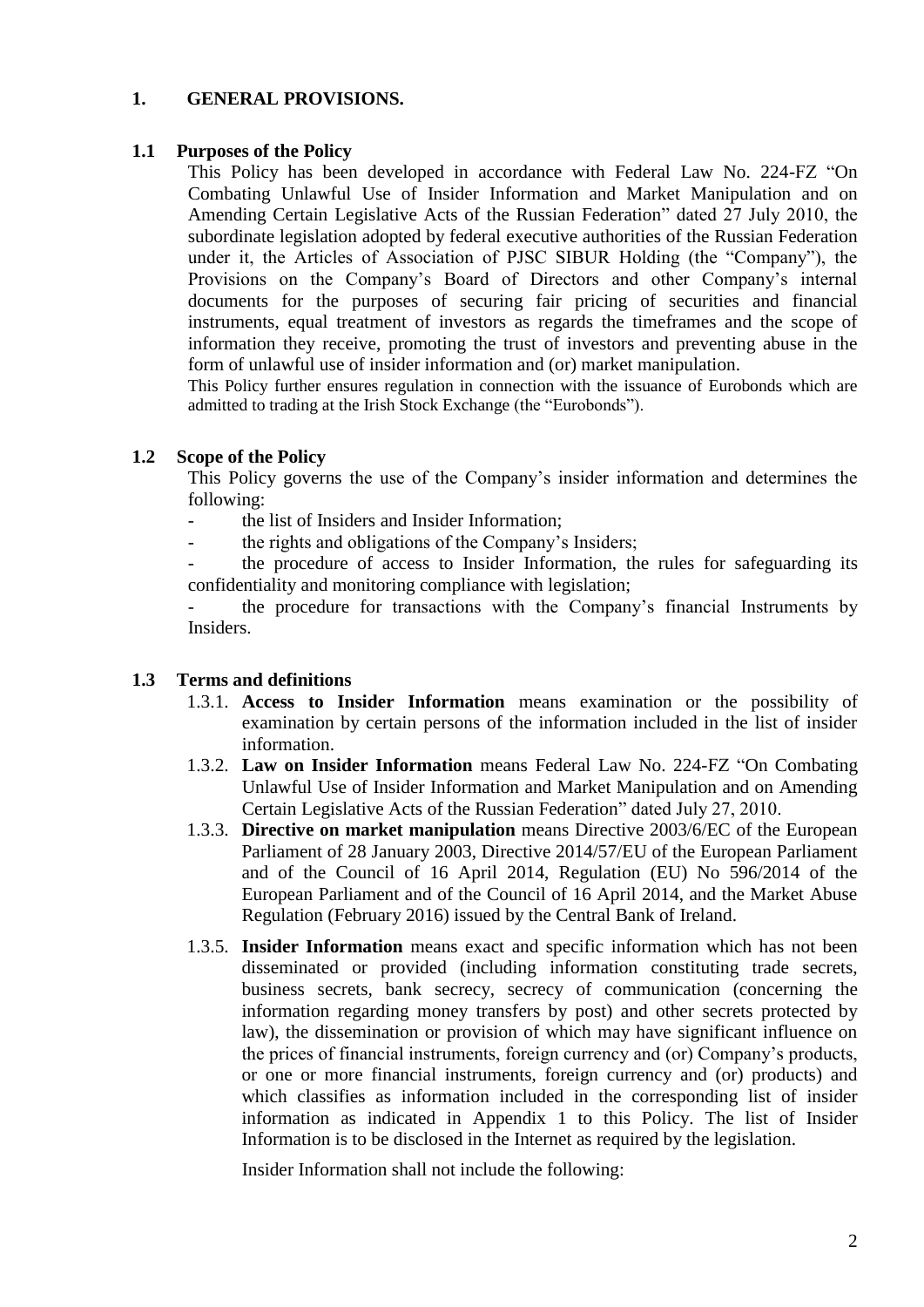1) information which has become known to the public at large, including through it being disseminated;

2) research, forecasts and valuations conducted based on publicly available information with respect to financial instruments, foreign currency and (or) the Company's products, as well as recommendations and (or) proposals with respect to transactions with financial instruments, foreign currency and (or) the Company's products.

- 1.3.6. **Insiders** means persons who have access to Insider Information and are mentioned in Chapter 2 of this Policy.
- 1.3.7. **Controller** means a person whose obligations include monitoring compliance with the requirements of the Law on Insider Information and subordinate legislation adopted under it, as well as with foreign laws and regulations.
- 1.3.8. **Market Manipulation** means intentional dissemination through the media, including electronic media, public information and telecommunications networks (including the Internet) of deliberately false information or concluding transactions with Financial Instruments, Eurobonds, or other intentional acts that are prohibited by laws and regulations governing the issues of abuse in the form of unlawful use of Insider Information and (or) market manipulation, provided such acts have resulted in the price, demand, supply or volume of trades in Financial Instruments and Eurobonds deviating from the level or remaining at the level which was significantly different from the level which would have been set without the above illegal acts.
- 1.3.9. **Company** means PJSC SIBUR Holding.
- 1.3.10. **Trade Organizers** means stock exchange, foreign exchange, commodity exchange or another institution which in accordance with Russian legislation or applicable foreign legislation carries out activities aimed at organizing trade in financial instruments, foreign currency and (or) products.
- 1.3.11. **Provision of Information** means actions aimed at receiving of information by a specific range of people in compliance with legislation.
- 1.3.12. **Dissemination of Information** means actions:
	- a) aimed at receiving information by the public at large or at transferring information to the public at large, including through the disclosure of such information in accordance with Russian [legislation](consultantplus://offline/ref=32C5B5F3735379F4715AC33896D6880A9A34D02C91013EFDD72AD1A0C73AF5C014FC160DE6F77BCE73L2H) regarding securities and the Directive on market manipulation;
	- b) relating to publishing information in the media, including electronic media, and information and telecommunications networks (including the Internet) the access to which is not limited to a certain range of people;
	- c) relating to the information being disseminated through electronic and information and telecommunications networks (including the Internet) the access to which is not limited to a certain range of people;
- 1.3.13. **Company's Management Organization** means a contracted legal entity which carries out the powers and authorities of the Sole Executive Body of the Company.
- 1.3.14. **Financial Instrument** means securities (shares and (or) bonds) of the Company which the Company has placed in accordance with Russian legislation and which are admitted to organized trading.

#### **2. COMPANY'S INSIDERS**.

- **2.1. Insiders include the following persons:**
- 2.1.1. the Company;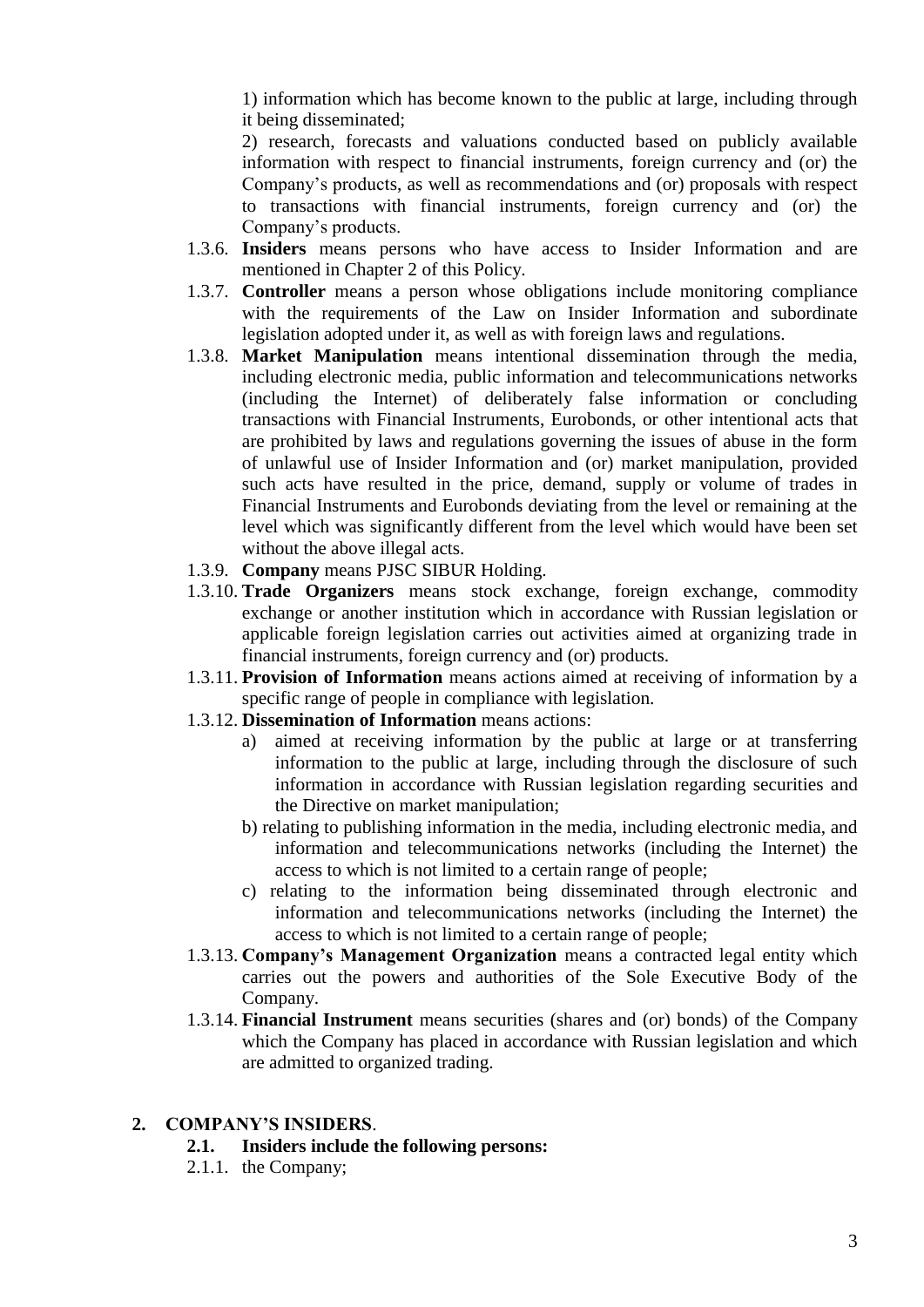- 2.1.2. persons who have Access to Insider Information of the Company under agreements concluded with the Company, including auditors (auditing organizations), appraisers (legal entities with which appraisers have concluded employment contracts), professional participants in the Securities market, credit institutions and insurance companies;
- 2.1.3. persons holding at least twenty five percent (25%) of the Company's voting shares and persons who have Access to Insider Information through their ownership of shares (ownership interests) in the authorized capital of the above persons under applicable legislation or constituent documents;
- 2.1.4. members of the Board of Directors of the Company;
- 2.1.5. members of the Management Board of the Company (of the Management Organization of the Company);
- 2.1.6. the Sole Executive Body of the Company (including the Management Organization, a manager or a temporary sole executive body);
- 2.1.7. members of the Audit Committee of the Company;
- 2.1.8. information agencies authorized to conduct Dissemination or Provision of Information of the Company;
- 2.1.9. persons assigning ratings to the Company, as well as its Financial Instruments and Eurobonds;
- 2.1.10. individuals who have Access to Insider Information of the Company under employments agreements and (or) contracts for services which have been concluded with respective persons, as well as employees who have Access to Insider Information of the Company;
- 2.1.11. other persons who are categorized as Insiders by the Law on Insider Information and the Directive on market manipulation;
- 2.2. the Company shall maintain the list of Insiders based on the categories of persons mentioned in clause 2.1 of this Policy, irrespective of the fact whether such a person has the right of access to Insider Information of the Company on a regular basis or on a temporary basis.
- 2.3. The Company shall notify persons included in the list of the Company's Insiders that they have been included in such a list or excluded from it in accordance with the [procedure](consultantplus://offline/ref=862619E594DD8CA6479675E19482A72DBA5131457103F1EDCCD725CEE8C9C7CC66ECB7FCCFC06C9FP1a3Q) prescribed by law.

# **3. RIGHTS AND OBLIGATIONS OF THE COMPANY'S INSIDERS**.

#### **3.1 Rights of the Company's Insiders**

- 3.1.1. Members of the Board of Directors, members of the Management Board, a person who exercises the functions of the Sole Executive Body (a Sole Executive Body or members of the collective executive body of the Management Organization) and members of the Company's Audit Committee have the right of Access to any Insider Information of the Company.
- 3.1.2. Insiders who are not indicated in Clause 3.1.1 of this Policy have the right of Access to Insider Information which they require to perform their obligations as expressly provided for by Russian legislation, employment contracts or services contracts concluded with the Company, or the Company's internal documents.

#### **3.2 Obligations of the Company's Insiders**

3.2.1. The Company's Insiders must comply with the procedure for concluding transactions with the Company's Financial Instruments and Eurobonds as established by this Policy, as well as with other requirements and obligations established with respect to them by this Policy, other internal documents of the Company and applicable legislation.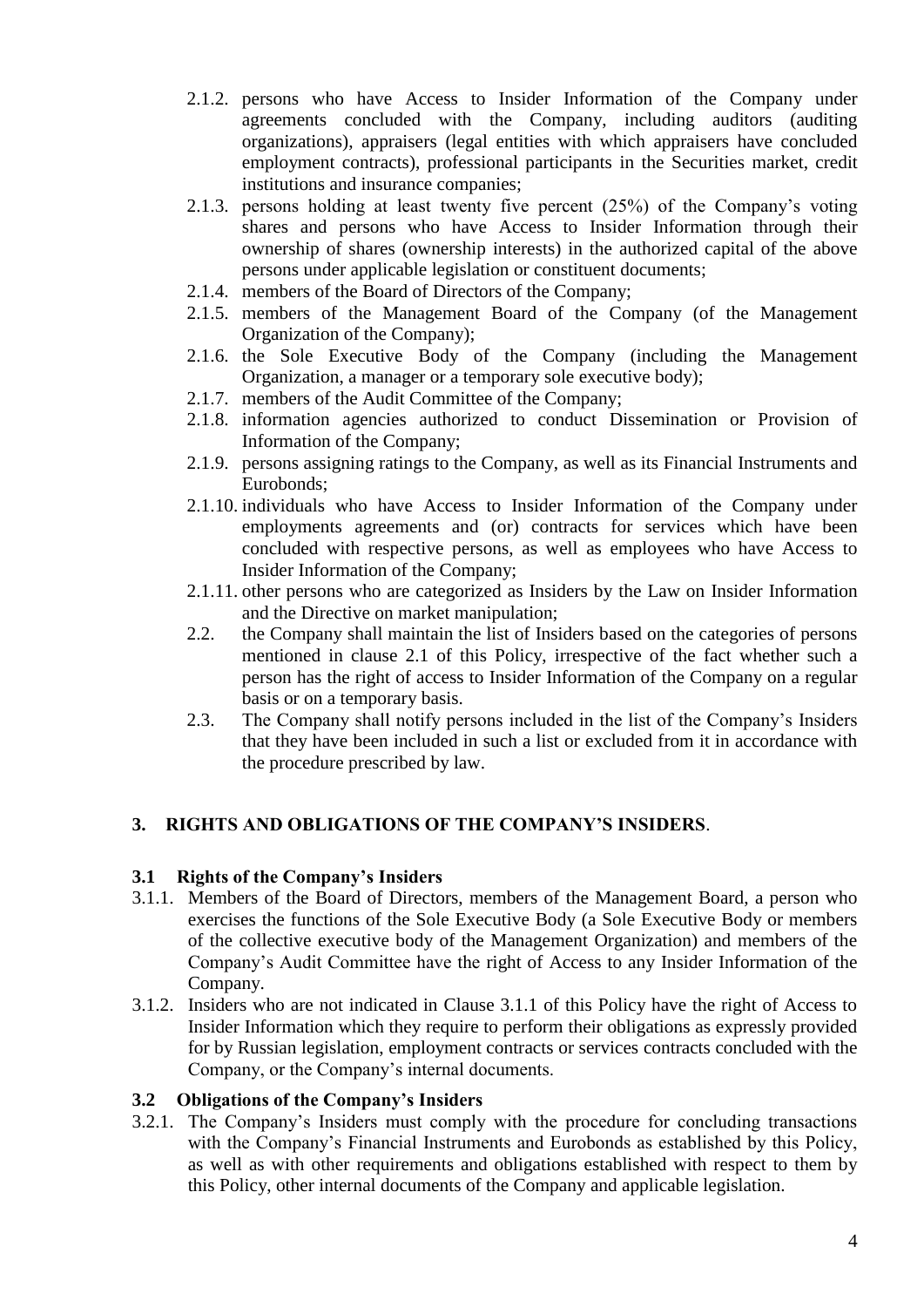- 3.2.2. The Company's Insiders must make every possible effort to safeguard and prevent unauthorized use or dissemination of Insider Information.
- 3.2.3. Insiders' obligations with respect to specific Insider Information envisaged by this Policy shall terminate starting from the date when specific Insider Information is disclosed in accordance with the procedure and in compliance with the requirements of applicable legislation.
- 3.2.4. Once an employment contract or another contract concluded with the Company is terminated, the powers are terminated or Insiders resign from the Company's governing bodies, the Company's Insiders must abide by the restrictions envisaged by Clause 3.3 of this Policy.
- 3.2.5. If a person who has Access to Insider Information loses his status, such a person, within two business days, shall hand over to the Company the information media which are at his/her disposal and which contain Insider Information.

## **3.3** The **Company's Insiders are prohibited from:**

- a) disclosing the Company's Insider Information which is (has become) known to them;
- b) using the Company's Insider Information for the purposes that do not relate to their professional activity and (or) for the purposes for which contracts/agreements with the Company do not provide;
- c) using the Company's Insider Information in their personal interests or in the interests of third parties;
- d) using Insider Information for the purpose of transactions with Financial Instruments and Eurobonds at their own expense or at the expense of a third party, except within the framework of fulfillment of an obligation which has become due, provided such an obligation resulted from a transaction which had been performed before the person learned such Insider Information;
- e) using Insider Information by way of its transfer to another person, except for cases when the information was transferred to a person included in the list of Insiders in connection with the fulfillment of statutory obligations or in connection with the fulfillment of work duties or the performance of a contract;

f) using Insider Information by way of issuing recommendations to third parties, obliging or otherwise encouraging them to acquire or sell Financial Instruments and Eurobonds; and g) carrying out acts referring to Market Manipulation.

#### **3.4. Persons who are not Insiders but who have been unintentionally granted Access to Insider Information shall:**

a) cease familiarization with Insider Information;

b) take exhaustive measures to safeguard the confidentiality of Insider Information which has become known to them;

- c) prevent such Insider Information from being used and (or) disseminated;
- d) immediately notify the Company of the Insider Information having been examined.

#### **4. SPECIFIC ASPECTS OF TRANSACTIONS WITH THE COMPANY'S FINANCIAL INSTRUMENTS BY INSIDERS**.

- 4.1. The list of the Company's Insider Information is set out in Appendix 1 to this Policy.
- 4.2. Insiders must notify the Company and, if required by legislation, other authorized persons of transactions with the Company's Financial Instruments and Eurobonds. The procedure of notification shall be determined by applicable legislation and this Policy.
- 4.3. Insiders shall submit to the Company their notices of transactions they have performed within ten (10) business days of the date of the respective transaction in a format as set out in Appendix 3 to this Policy.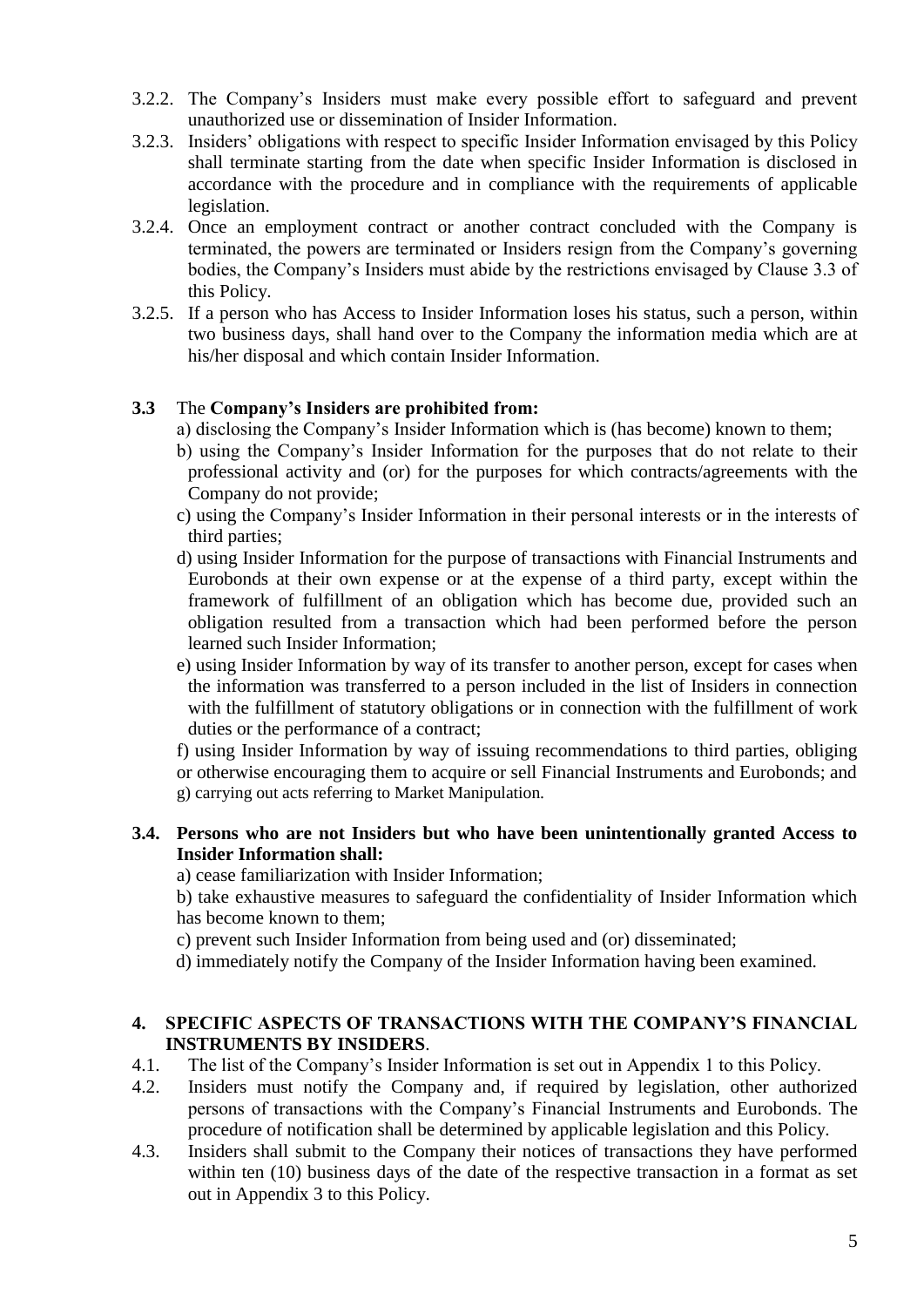- 4.4. An Insider who has received a request from the Company or a competent governmental authority must send a notice of the transactions performed to a respective addressee within ten (10) business days of the date of receipt of a corresponding request (order, instruction).
- 4.5. The Company shall submit the list of Insiders (updated list of Insiders) to the Bank of Russia further to its request and to Trade Organizers through which Transactions with Financial Instruments are being performed or other authorized persons under applicable laws in accordance with the procedure established by the regulation of the Bank of Russia.

#### **5. SPECIFIC ASPECTS OF TRANSACTIONS WITH EUROBONDS BY INSIDERS**.

- 5.1 The Company, as well as its Insiders, shall comply with the Directive on market manipulation and applicable laws.
- 5.2. The Company shall provide the list of insiders further to a request of a foreign competent authority.
- 5.3. The general rules and prohibitions for Insiders are as follows:

5.3.1. Insiders shall comply with the prohibition of transactions with Eurobonds during the 'Black out' period:

a) the period of sixty (60) days immediately preceding the preliminary announcement of annual performance results of the Company or publication of the annual financial reporting of the Company and of the Company's subsidiaries, which annual results and financial reporting may influence the price of Eurobonds.

b) the period of thirty (30) days immediately preceding the preliminary announcement of quarterly results of the Company and of the Company's subsidiaries, which quarterly results and financial statements may influence the price of Eurobonds.

5.3.2. Insiders may not use Insider Information in transactions with Securities that are placed on the Irish Stock Exchange. If an Insider has doubts as to whether a certain prohibition applies to him/her or regarding any other issues, he/she must consult with the Company.

## **6. PROCEDURE OF ACCESS TO INSIDER INFORMATION**. **SAFEGUARDING CONFIDENTIALITY OF INSIDER INFORMATION.**

6.1. The Company may introduce special procedures of Access to Insider Information of the Company aimed at preventing unlawful use of the Company's Insider Information, including as follows:

6.1.1. restrict Access to specific Insider Information for the Company's employees;

6.1.2. establish access control for persons (including the Company's employees) to certain premises the Company occupies (including on days-off);

6.1.3. determine places and sources of storage of Insider Information and grant Access to specific Insider Information at certain places, from certain media or at certain sources of access;

6.1.4. allow familiarization with the information constituting Insider Information solely at certain places;

6.1.5. introduce procedures for safeguarding workplaces and places where documents are kept from free access and unobstructed observation;

6.1.6. use protection systems for information and technical systems which safeguard against any loss of Insider Information and unauthorized access to such information, including:

a) delimitation of users' rights of access to information resources of automated and information systems of the Company's corporate Intranet containing Insider Information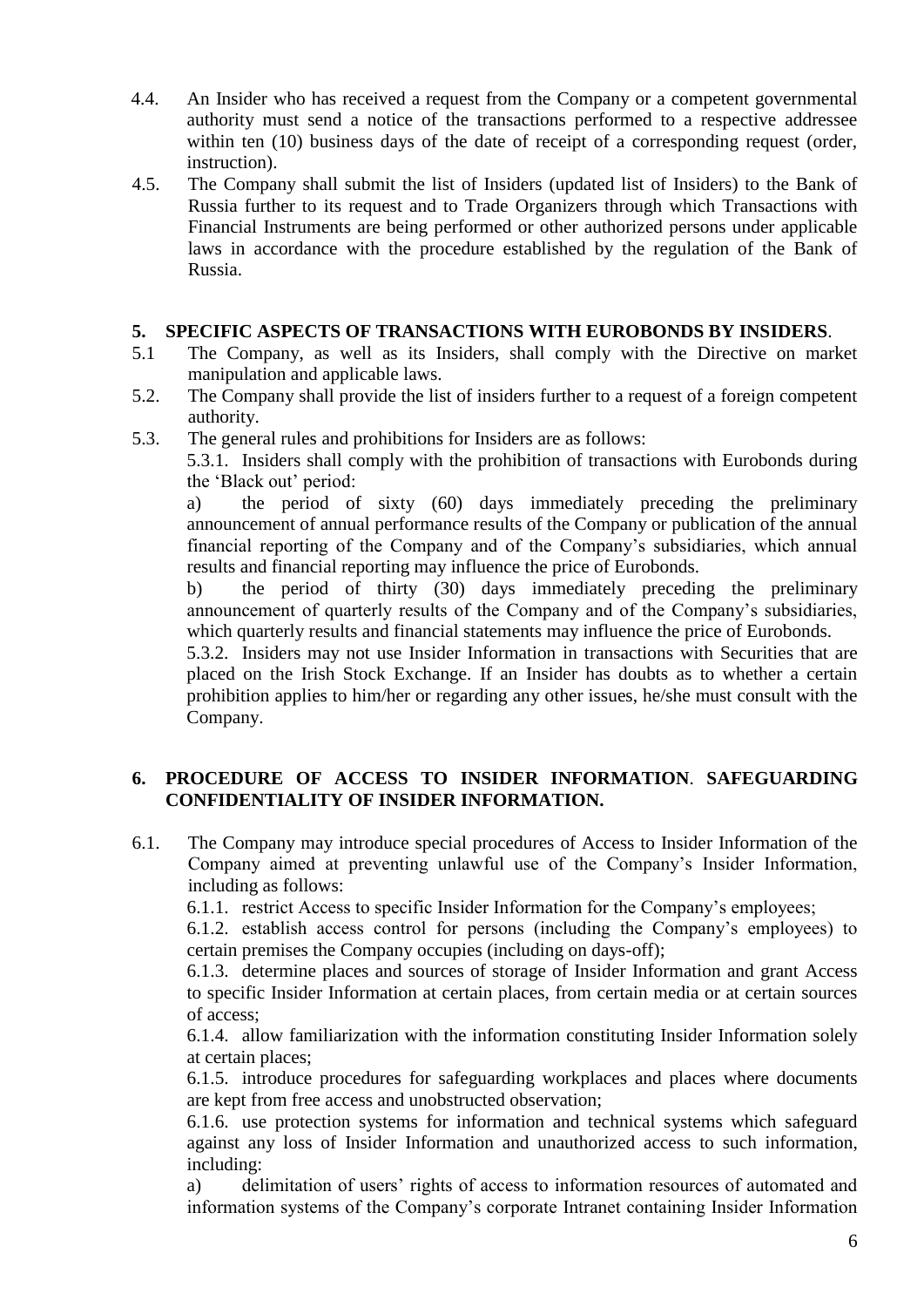(ensured by systemic delimitation means, the use of individual identification tags and passwords, electronic keys, etc.);

b) carrying out administrative and technical measures aimed at ruling out unauthorized Access to Insider Information: blocking a user's access to the system when attempted unauthorized access is identified;

c) ruling out unauthorized interconnection of peripheral equipment and installation of software products;

d) ruling out transmission of Insider Information through public networks (including the Internet);

e) using certified cryptographic tools for safeguarding (encrypting) information in order to safeguard Insider Information which is transmitted through communication channels;

f) monitoring compliance by the Company's employees with the established procedure for the use of means of communications for business purposes.

6.2 Access to Insider Information for persons other than those mentioned in sub-clause 3.1.1 of this Policy shall be granted only after such persons are included in the list of the Company's Insiders and receive an official notification of being included in it.

#### **7. MONITORING COMPLIANCE WITH THE LEGISLATION REGARDING INSIDER INFORMATION. COMPANY'S CONTROLLER.**

- 7.1 The Company shall appoint a person who carries out the functions of the Company's Sole Executive Body to monitor compliance with the requirements of the Law on Insider Information and subordinate legislation adopted under it. Another structural unit (officer) of the Company or of the Company's Management Organization may be appointed as a controller as required by applicable laws.
- 7.2. Compliance with the legislation shall be monitored by way of conducting comprehensive or selective inspections with respect to the following:
	- whether the Company maintains a list of Insiders (including whether it is lawful to include or exclude persons in the list of the Company's Insiders);
	- whether the persons have been timely notified of being included in (excluded from) the list of the Company's Insiders;
	- whether the list of the Company's Insiders has been timely provided to the trade organizers through which transactions with Financial Instruments and Eurobonds are performed, as well as to the Bank of Russia further to its request and to other authorized persons.
- 7.3. The Controller shall:
	- consider messages and applications sent to the Company and relating to unauthorized use of Insider Information and Market Manipulation;
	- monitor the Company's compliance with this Policy;
	- carry out inspections further to the identified facts of unauthorized use of Insider Information and Market Manipulation;
	- monitor corrective actions in respect of the detected violations and observance of measures to prevent similar violations in the Company's further operations;
	- notify the Company's Board of Directors of detected violations of the rules established by the Policy;
	- monitor the Russian legislation regarding Insider Information and its practical application, put forward the proposals to enhance the setting and implementation of controls at the Company over compliance with the legislation;
	- undertake measures aimed at ruling out unauthorized access of third parties to the documents he/she keeps; and
	- carry out any other functions required to meet the requirements of the legislation.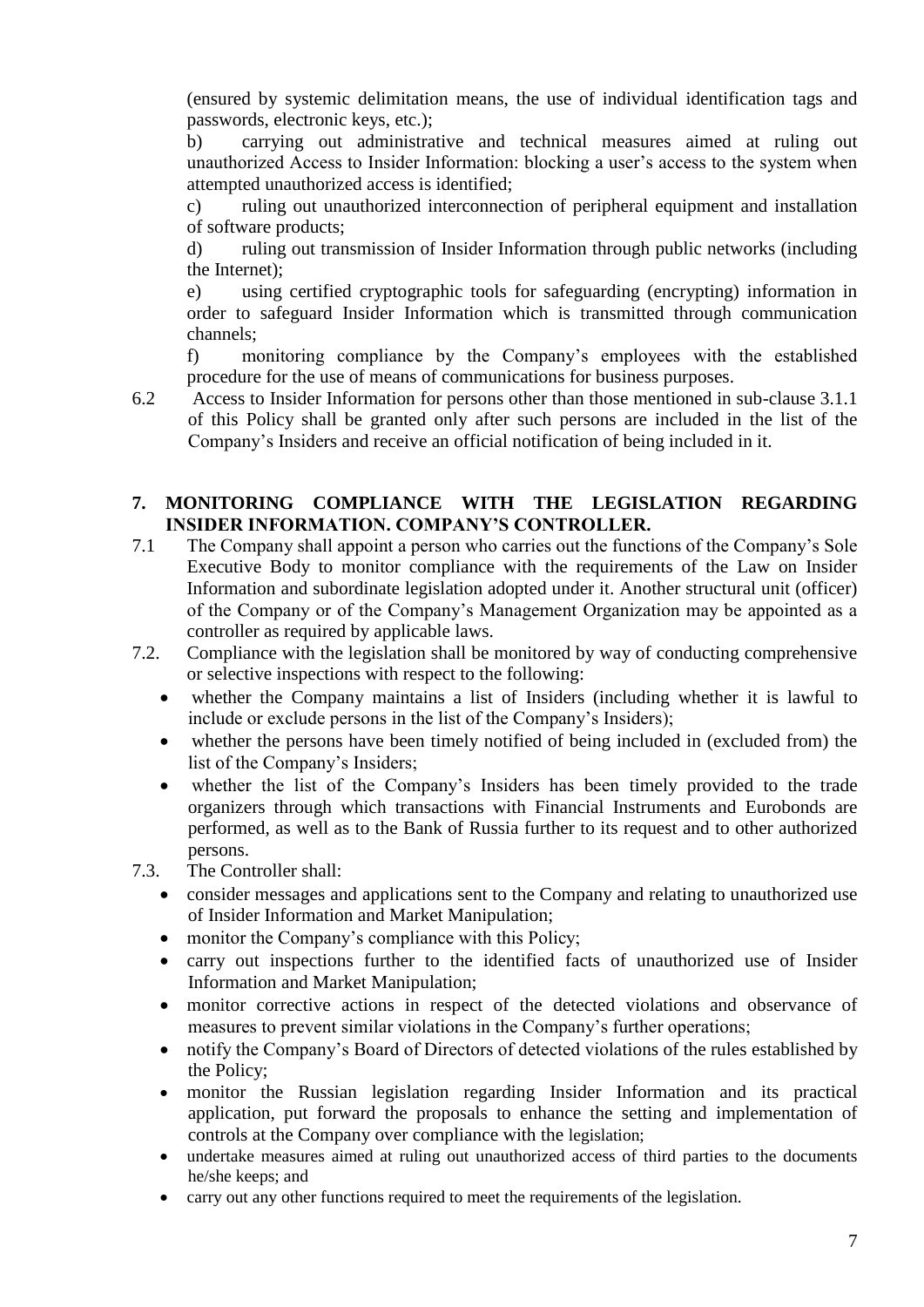#### **8. LIABILITY.**

# **8.1 Liability of the Company's Insiders**

The Company's Insiders shall assume liability for unlawful use of Insider Information and may be subjected to disciplinary, administrative, criminal law or civil law liability under Russian legislation and foreign laws and regulations, as well as in accordance with the terms and conditions of a contract with the Company.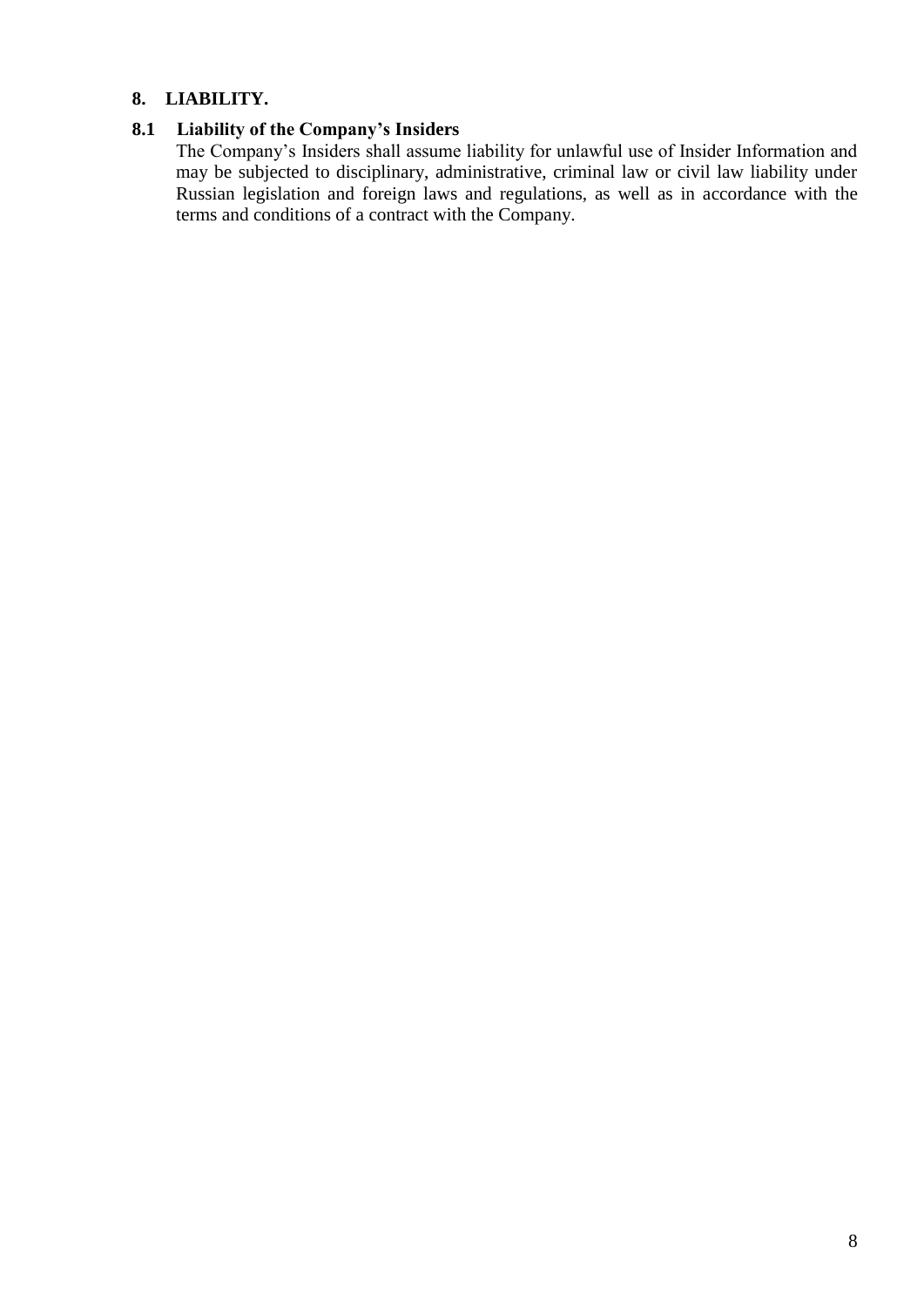#### **Appendix No. 1 to the Insider Information Policy of PJSC SIBUR Holding**

#### **LIST OF**

#### **INSIDER INFORMATION OF PJSC SIBUR HOLDING**

The Company's Insider Information includes information on the following:

1. Convocation and holding of a General Meeting of Shareholders of the Company, including agenda, date of the meetings, date of preparing a list of persons entitled to attend a General Meeting, as well as decisions approved by a General Meeting of Shareholders of the Company.

2. Agenda of a Meeting of the Company's Board of Directors and decisions made thereby.

3. Non-approval by the Company's Board of Directors of the following decisions to be approved in accordance with federal laws and the applicable legislation:

on convocation of an Annual (Regular) General Meeting of Shareholders of the Company and other decisions relating to preparation, convocation and holding of an Annual (Regular) General Meeting of Shareholders of such a Company;

on convocation (holding) of or refusal to convene (hold) an Extraordinary General Meeting of Shareholders of the Company at the request of the Audit Committee (internal auditor) of the Company, auditor of the Company or shareholder(s) owning at least 10% of the voting shares (participants holding, in aggregate, at least one tenth of the total number of participants' votes) of the Company;

on putting or refusal to put suggested issues on the agenda of a General Meeting of Shareholders of the Company and on putting or refusal to put nominees on the list of candidates to be voted and elected to a relevant body of the Company that are proposed by shareholder(s) owning, in aggregate, at least two per cent of the voting shares of the Company;

on establishment of a Sole Executive Body of the Company at two consecutive meetings of the Company's Board of Directors or within two months of the date when powers and authorities of the previously established Sole Executive Body of the Company are terminated or expired in the case provided for by [Clause 6, Article 69](consultantplus://offline/ref=F37EE921AB031DAD7F6A15770A15882680112875772150235BD0ED1FA5AF5F666554D3C967E05066sBd4K) of Federal Law No. 208-FZ dated December 26, 1995 "On Joint-Stock Companies";

on early termination of powers and authorities of the Sole Executive Body of the Company at two consecutive meetings of the Company's Board of Directors in the case provided for b[y](consultantplus://offline/ref=F37EE921AB031DAD7F6A15770A15882680112875772150235BD0ED1FA5AF5F666554D3C967E05067sBdFK) [Clause 7, Article 69](consultantplus://offline/ref=F37EE921AB031DAD7F6A15770A15882680112875772150235BD0ED1FA5AF5F666554D3C967E05067sBdFK) of the Federal Law "On Joint-Stock Companies";

on convocation (holding) of an Extraordinary General Meeting of Shareholders of the Company when the number of members of the Company's Board of Directors is less than the number constituting the quorum for holding a Meeting of the Company's Board of Directors;

on establishment of a temporary Sole Executive Body of the Company and holding an Extraordinary General Meeting of Shareholders of such a Company in order to consider early termination of powers and authorities of its Sole Executive Body or the Managing Organization (Manager) of the Company and establishment of a new Sole Executive Body of the Company or on delegation of powers and authorities of the Sole Executive Body to the Managing Organization (Manager) of the Company in the event when the Company's Board of Directors (Supervisory Board) decides on suspending powers and authorities of its Sole Executive Body or its Managing Organization (Manager);

on recommendations relating to a voluntary, including competitive, or obligatory offer received by the Company and including evaluation of a proposed price of acquired issue-grade securities and possible changes in their market price following such acquisition, estimation of plans of the person submitting the voluntary, including competitive, or obligatory offer in relation to the Company, including in relation to its employees.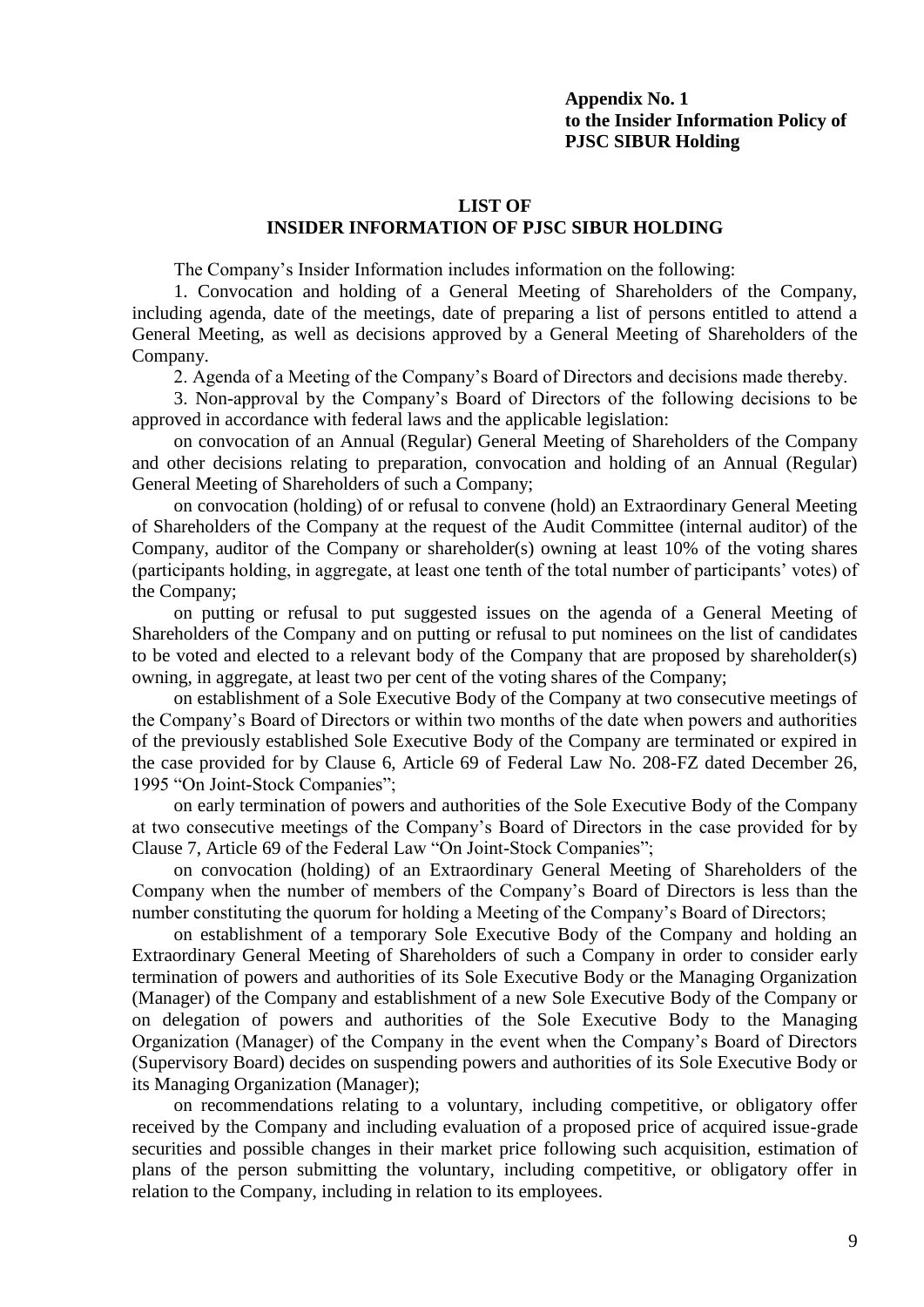4. Submission by the Company of an application for including into the Unified State Register of Legal Entities of records relating to reorganization, winding-up or liquidation of the Company, and in the case when an authority performing state registration of legal entities decides on refusal to enter the specified records – information on making such a decision.

5. Appearance of an entity controlled by the Company, which entity is of material importance therefor, and on termination of grounds for control over such an entity.

6. Appearance of a person controlled by the Company and termination of grounds for such control.

7. Making a reorganization or liquidation decision by an entity controlling the Company, an entity under control of and of material importance to the Company, or by a person providing security for the Company's bonds, if the terms and conditions of applicable laws are complied with in relation to the person providing such security and (or) the bonds for which it provides such security.

8. Submission by an entity controlling the Company, an entity under control of and of material importance to the Company, or by a person providing security for the Company's bonds, if the terms and conditions of applicable laws are complied with in relation to the person providing such security and (or) the bonds for which it provides such security, of an application for entering into the Unified State Register of Legal Entities of records relating to reorganization, winding-up or liquidation of the specified entities.

9. Appearance of an entity controlling the Company, an entity under control of and of material importance to the Company or a person providing security for the Company's bonds, if the terms and conditions of applicable laws are complied with in relation to the person providing such security and (or) the bonds for which it provides such security.

10. Acceptance by an arbitration court of an application for recognizing the Company, its controlling entity, an entity under control of and of material importance to the Company, or a person providing security for the Company's bonds, if the terms and conditions of applicable laws are complied with in relation to the person providing such security and/or the bonds for which it provides such security, as bankrupts, as well as decisions made by an arbitration court on recognition of the specified persons as bankrupts or introduction of any of the bankruptcy procedures in relation thereto or termination of bankruptcy proceedings relating to such persons.

11. Filing against the Company, its controlling entity, an entity under control of and of material importance to the Company, or against a person providing security for the Company's bonds, if the terms and conditions of applicable laws are complied with in relation to the person providing such security and (or) the bonds for which it provides such security, a claim, the amount of which is 10 or more percent of the book value of the assets of said entities as of the closing date of the last reporting period preceding filing the claim or another claim, satisfaction of which may, in the Company's opinion, materially affect the business situation of the Company or the specified entities.

12. A date of identifying persons entitled to enjoy the rights attributed to the Company's issue-grade securities, including a date of closing the list of persons entitled to participate in a General Meeting of Shareholders of the Company, subject to compliance with the terms and conditions of applicable laws.

13. The Company's competent bodies shall make the following decisions, subject to compliance with the terms and conditions of applicable laws:

placing the Company's issue-grade securities;

the start date for placing the Company's issue-grade securities;

suspending placement of the issuer's issue-grade securities;

rejecting placement (additional placement) of the issuer's issue-grade securities;

full (partial) discharge of obligations to pay the principal, unpaid interest and financial penalties for default on subordinated bonds (for issuing lending institutions).

14. Completing placement of the Company's issue-grade securities, subject to compliance with the terms and conditions of applicable laws.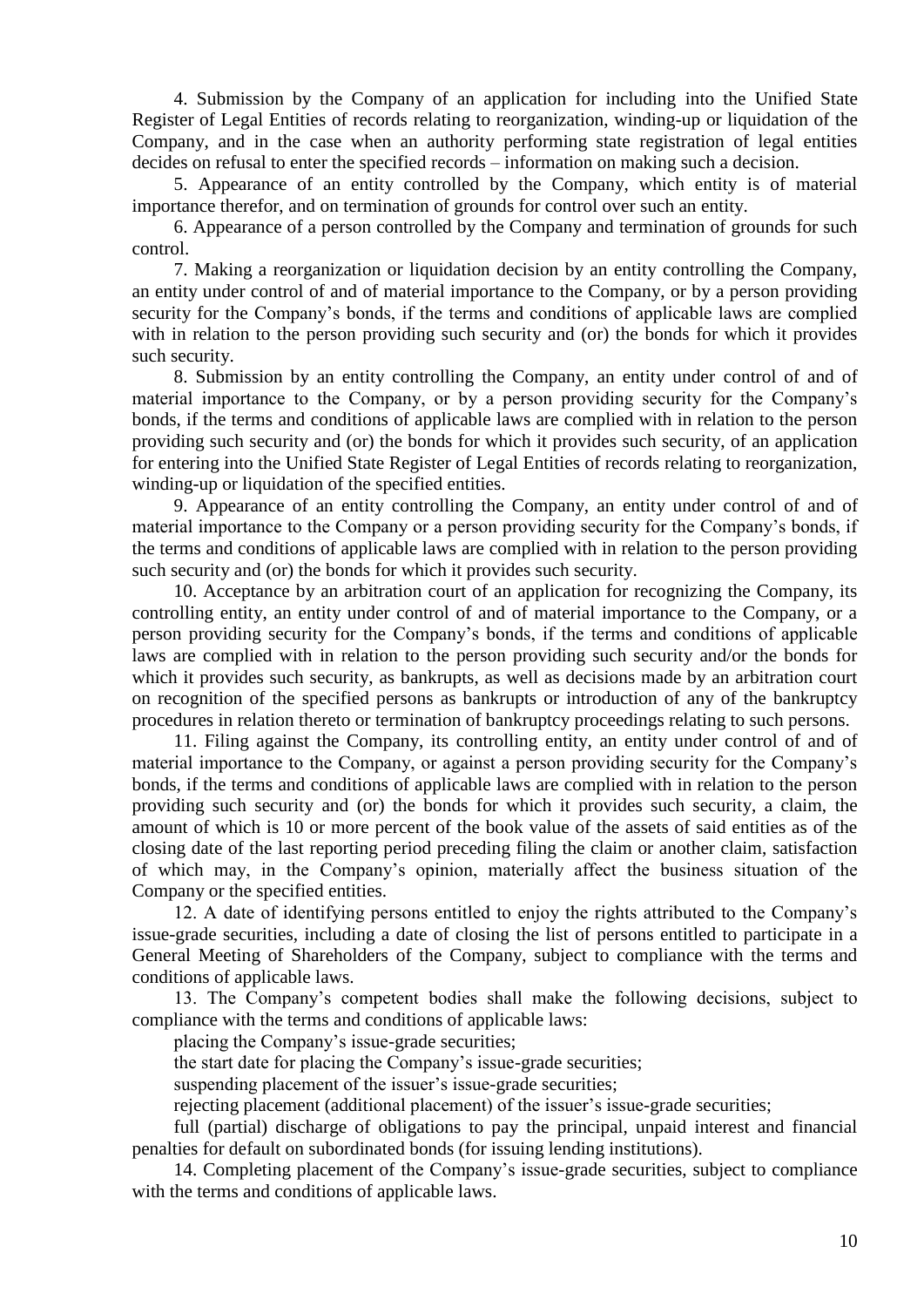15. Sending (submission) by the Company of an application for state registration of issuance (additional issuance) of issue-grade securities, registration of the securities prospectus, state registration of a bond program, state registration of changes to a decision on issuance (additional issuance) of issue-grade securities and (or) the prospectus thereof, state registration of changes to a bond program, the terms and conditions of the issuance (additional issuance) and (or) the prospectus thereof under the bond program, and state registration of the placement report on issuance (additional issuance) of issue-grade securities, subject to compliance with the terms and conditions of applicable laws.

16. Sending (submission) by the Company of a notice on results of issuance (additional issuance) of issue-grade securities, subject to compliance with the terms and conditions of applicable laws.

17. Decision of an arbitration court on recognizing the issuance (additional issuance) of the Company's issue-grade securities as invalid.

18. Redemption of the Company's issue-grade securities, subject to compliance with the terms and conditions of applicable laws.

19. Accrued and (or) paid distributions on the Company's issue-grade securities, subject to compliance with the terms and conditions of applicable laws.

20. Conclusion by the Company of an agreement with a Russian trade organizer on putting the Company's issue-grade securities on the list of securities admitted to organized trading by a Russian trade organizer and an agreement on listing the Company's issue-grade securities at the Russian stock exchange.

21. Conclusion by the Company of an agreement on putting the Company's issue-grade securities or securities of a foreign issuer confirming rights to the issue-grade securities of the Russian Company on the list of securities admitted to trading on a foreign organized (regulated) financial market, and of an agreement with a foreign stock exchange on listing of such securities at a foreign stock exchange.

22. Putting the Company's issue-grade securities or securities of a foreign issuer confirming rights to the issue-grade securities of the Russian Company on the list of securities admitted to trading on a foreign organized (regulated) financial market, and relevant delisting of such securities, as well as listing and delisting of such securities at a foreign stock exchange.

23. Conclusion by the Company of an agreement on maintenance (stabilization) of prices for the Company's issue-grade securities (securities of a foreign issuer confirming rights to the issue-grade securities of the Russian Company), the terms and conditions of such an agreement, and termination thereof, subject to compliance with the terms and conditions of applicable laws.

24. Submission by the Company of an application to obtain a permit of the Central Bank of the Russian Federation for placement of and (or) organization of transacting in issue-grade securities outside the Russian Federation.

25. Failure to perform the Company's obligations to holders of its issue-grade securities.

26. Acquisition by a person of the right or termination of a person's right to directly or indirectly (through persons under its control), independently or together with other persons associated with it by a property trust deed and (or) a simple partnership and (or) agency or shareholders' and (or) other agreement, the subject matter of which is exercising the rights confirmed by the shares (ownership interests) in the Company, exercise a certain number of votes attributed to the voting shares (ownership interests) constituting the authorized capital of the Company, if the specified number of votes is five percent or becomes more or less than 5, 10, 15, 20, 25, 30, 50, 75 or 95 percent of the total votes attributed to the voting shares (ownership interests) constituting the authorized capital of the Company.

27. Receipt by the Company, in accordance with [Chapter XI.1](consultantplus://offline/ref=F37EE921AB031DAD7F6A15770A15882680112875772150235BD0ED1FA5AF5F666554D3C9s6d3K) of the Federal Law "On Joint-Stock Companies", of a voluntary, including competitive, or obligatory offer on acquisition of its issue-grade securities or amendments to such offers.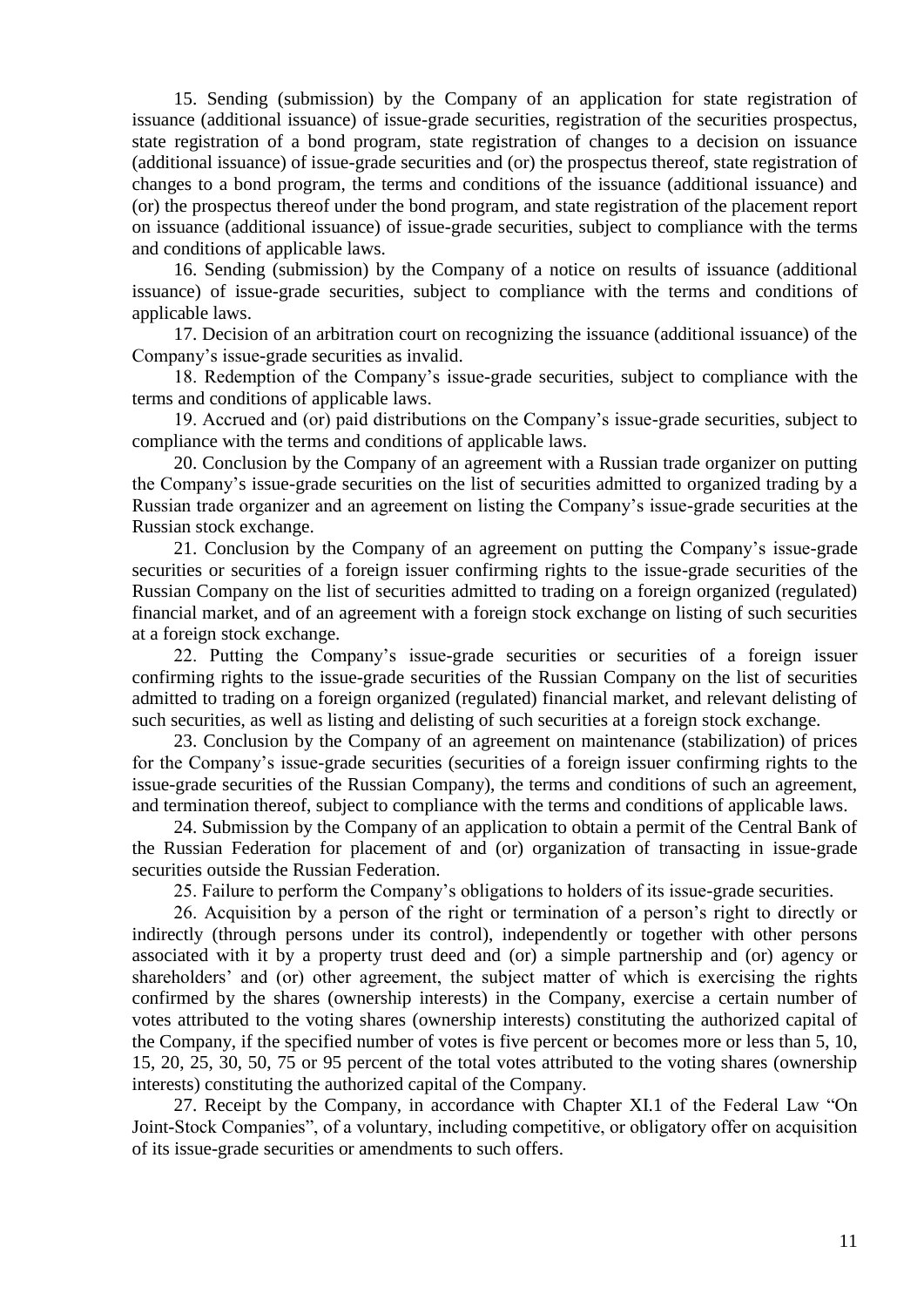28. Receipt by the Company, in accordance with [Chapter XI.1](consultantplus://offline/ref=F37EE921AB031DAD7F6A15770A15882680112875772150235BD0ED1FA5AF5F666554D3C9s6d3K) of the Federal Law "On Joint-Stock Companies", of a notice on the right to demand redemption of the Company's issuegrade securities or receipt of a call for redemption of the Company's issue-grade securities.

29. Detection of mistakes in the Company's accounting (financial) statements disclosed earlier, if such mistakes may significantly affect the price of the Company's issue-grade securities.

30. A transaction made by the Company or a person providing security for the Company's bonds, if the terms and conditions of applicable laws are complied with in relation to the person providing such security and (or) the bonds for which it provides such security, the amount of which is 10 percent or more of the book value of the Company's or the said person's assets as of the closing date of the last reporting period preceding conclusion of the transaction.

31. A transaction concluded by an entity controlling the Company or an entity under control of and of material importance to the Company, which is recognized as a major transaction in accordance with the legislation of the Russian Federation.

32. A non-arm's length transaction concluded by the Company, if the amount of this transaction is as follows:

the book value of the Company's assets as of the closing date of the last reporting period preceding the decision of the Company's competent governing body to approve conclusion of the transaction, and if no decision to approve conclusion of this transaction was made, as of the closing date of the last reporting period preceding the Company's conclusion of this transaction, is a maximum of RUB 100 bn, – more than RUB 500 mln, or two or more percent of the book value of the Company's assets as of the date indicated in this subclause;

the book value of the Company's assets as of the closing date of the last reporting period preceding the decision of the Company's competent governing body to approve conclusion of the transaction, and if the Company's competent governing body did not make a decision to approve conclusion of this transaction, as of the closing date of the last reporting period preceding the Company's conclusion of this transaction, is more than RUB 100 bn, – one or more percent of the book value of the Company's assets as of the date indicated in this subclause.

33. Changes in composition and (or) amount of the subject of pledge on the Company's collateralized bonds, subject to compliance with the terms and conditions of applicable laws, and in the event of a change in the composition and (or) amount of the subject of pledge on the Company's bonds with mortgage collateral – information on such changes, if they are caused by replacement of any mortgage claim that constitutes mortgage coverage of bonds, or replacement of other property constituting the mortgage cover of bonds, the value (monetary value) of which is 10 percent or more of mortgage coverage of the bonds.

34. A change in the value of assets of a person providing security for the Company's bonds, if the terms and conditions of applicable laws are complied with in relation to the person providing such security and (or) the bonds for which it provides such security, which change constitutes 10 percent or more, or any other significant, in the Company's opinion, change in the business situation of such a person.

35. Acquisition by the Company of the right or termination of the Company's right to directly or indirectly (through persons under its control), independently or together with other persons associated with it by a property trust deed and (or) a simple partnership and (or) agency and (or) shareholders' and (or) other agreement, the subject matter of which is exercising the rights confirmed by the shares (ownership interests) in an entity, the issue-grade securities of which are admitted to organized trading or the value of which assets exceeds five billion Rubles, exercise a certain number of votes attributed to the voting shares (ownership interests) constituting the authorized capital of the said entity, if the specified number of votes is five percent or becomes more or less than 5, 10, 15, 20, 25, 30, 50, 75 or 95 percent of the total votes attributed to the voting shares (ownership interests) constituting the authorized capital of such an entity.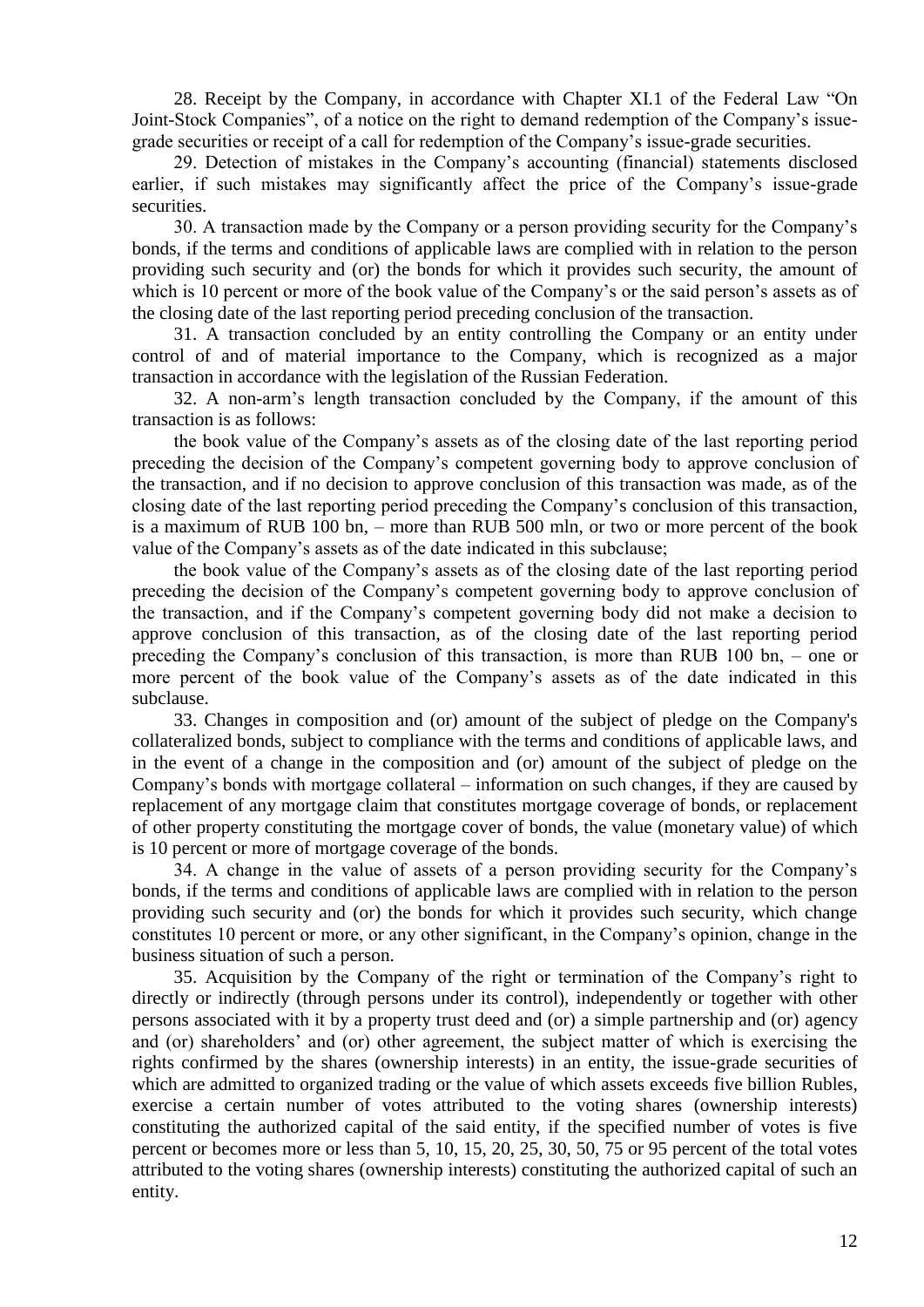36. Acquisition by a person of the right or termination of a person's right to directly or indirectly (through persons under its control), independently or together with other persons associated with it by a property trust deed and (or) a simple partnership and (or) agency and (or) shareholders' and (or) other agreement, the subject matter of which is exercising the rights confirmed by the shares (ownership interests) in an entity providing suretyship with respect to the Company's bonds, subject to compliance with the terms and conditions of applicable laws with respect to the person providing such suretyship and (or) the bonds in relation to which it provides such suretyship, exercise a certain number of votes attributed to the voting shares (ownership interests) constituting the authorized capital of such an entity, if the specified number of votes is five percent or becomes more or less than 5, 10, 15, 20, 25, 30, 50, 75 or 95 percent of the total votes attributed to the voting shares (ownership interests) constituting the authorized capital of such an entity.

37. Conclusion by the Company, its controlling entity or an entity under its control of an agreement providing for an obligation to purchase issue-grade securities of the said Company, subject to compliance with the terms and conditions envisaged by applicable laws.

38. Receipt, suspension, renewal, re-registration, revocation (cancellation) or termination on other grounds of validity of the Company's permit (license) for a certain activity of material financial and economic significance for the said Company.

39. Expiry of powers and authorities of the Sole Executive Body and (or) members of the collective executive body of the Company.

40. Change in the size of the ownership interest in the authorized (share) capital of the Company and entities under its control and of material importance therefor:

held by persons being members of the Board of Directors (Supervisory Board) and the collective executive body of the Company and a person holding the office (performing the functions) of the Sole Executive Body of the Company;

held by persons being members of the Board of Directors (Supervisory Board) and the collective executive body of the Company's Managing Organization and a person holding the office (performing the functions) of the Sole Executive Body of the managing organization, should powers and authorities of the Sole Executive Body of the Company be delegated to the Managing Organization.

41. Creation and (or) termination of the Company bondholders' right to call on early redemption by the Company of the Company's bonds owned thereby, subject to compliance with the terms and conditions of applicable laws.

42. Engagement or replacement of an organization providing the Company with services of an intermediary while the Company performs its obligations under the bonds or other issue-grade securities, including its name, location and remuneration for rendered services, as well as changes in such information.

43. A dispute relating to establishment, management of or participation in the Company, if a decision on the specified dispute may significantly affect the price of the Company's issuegrade securities.

44. Lodging against a person providing security for the Company's bonds, if the terms and conditions of applicable laws are complied with in relation to the person providing such security and (or) the bonds for which it provides such security, a claim relating to performance of the obligations under such bonds.

45. Placement outside the Russian Federation of bonds and other financial instruments certifying borrowing obligations, which are performed at the Company's expense.

46. Acquisition (disposal) of voting shares (ownership interests) in the Company or securities of a foreign issuer confirming the rights to the voting shares in the Company by the Company and (or) entities under its control other than those being brokers and (or) trustees and concluding a transaction on behalf of themselves but at the expense of a client not being the Company and (or) an entity under its control.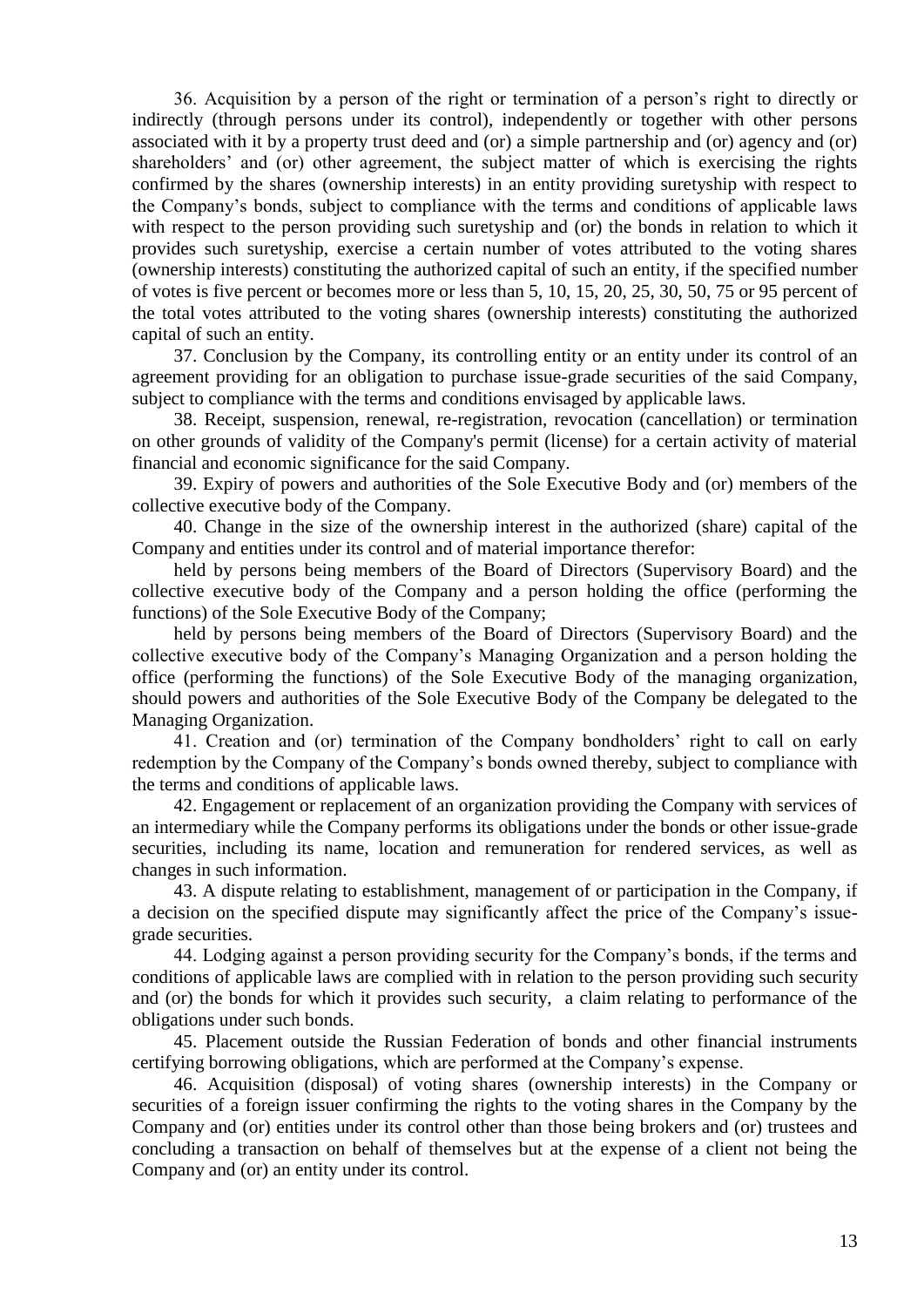47. Information sent or provided by the Company to a relevant authority (relevant organization) of a foreign country, foreign stock exchange and (or) other organizations under any foreign legislation for the purposes of its disclosure or provision to foreign investors in relation to placement or circulation of the Company's issue-grade securities outside the Russian Federation, including through acquisition of a foreign Company's securities to be placed (placed) in accordance with foreign legislation, if such information may significantly affect the price of the Company's issue-grade securities.

48. Information being a component of the Company's annual accounting (financial) reporting and consolidated financial reporting and included in the auditors' opinions prepared for this reporting.

49. A component of the Company's interim accounting (financial) reporting and consolidated financial reporting for the reporting period for the three, six or nine months of the current year and included in the auditors' opinions prepared for this reporting, and a component of the interim financial reporting and consolidated financial reporting prepared in accordance with the International Financial Reporting Standards (IFRS) in effect in the Russian Federation; and if an audit is conducted on them, included in the respective auditors' opinions.

50. A component of the terms and conditions for placing issue-grade securities determined by a decision approved by the Company's competent body on issuance (additional issuance) of securities, the approved bond program, and the approved terms and conditions for issuance (additional issuance) of bonds under the bond program, subject to compliance with the terms and conditions of applicable laws, except for information previously disclosed according to the requirements of the Russian Federation law on the securities market.

51. Contained in the report (notice) of the results of issuance of issue-grade securities approved by the Company's authorized body, subject to compliance with the terms and conditions of applicable laws, excluding information previously disclosed according to the requirements of the legislation.

52. Contained in the securities prospectus approved by the Company's authorized body, excluding information previously disclosed according to the requirements of the legislation.

53. Contained in quarterly reports signed by the Company's authorized persons, excluding information previously disclosed according to the requirements of the legislation.

54. Contained in the Company's annual reports signed by the Company's authorized persons, excluding information previously disclosed according to the requirements of the legislation.

55. About a strategic partnership or other agreement concluded by the Company, if conclusion of the said agreements may significantly affect the price of the Company's issuegrade securities.

56. About the holding and agenda of a general meeting of the Company's bondholders, as well as about the decisions adopted by the general meeting of the Company's bondholders, subject to compliance with the terms and conditions of applicable laws.

57. About the notice sent (given) by the Company containing information on the representative of bondholders, subject to compliance with the terms and conditions of applicable laws.

58. About the interim relief applied by a court, a court of arbitration or government executive body with respect to money or other property owned by the Company, its controlling entity, or an entity controlled by the Company and of material importance to it, or the entity providing security for the Company's bonds, subject to compliance with the terms and conditions of applicable laws with respect to the entity providing the said security and (or) bonds for which it provides this security, comprising at least 10 percent of the book value of the assets of said entities as of the closing date of the last reporting period preceding the application of interim relief.

59. About initiation of criminal proceedings (served to the Company by the preliminary investigation agency or investigative authority) against a member of the Company's Board of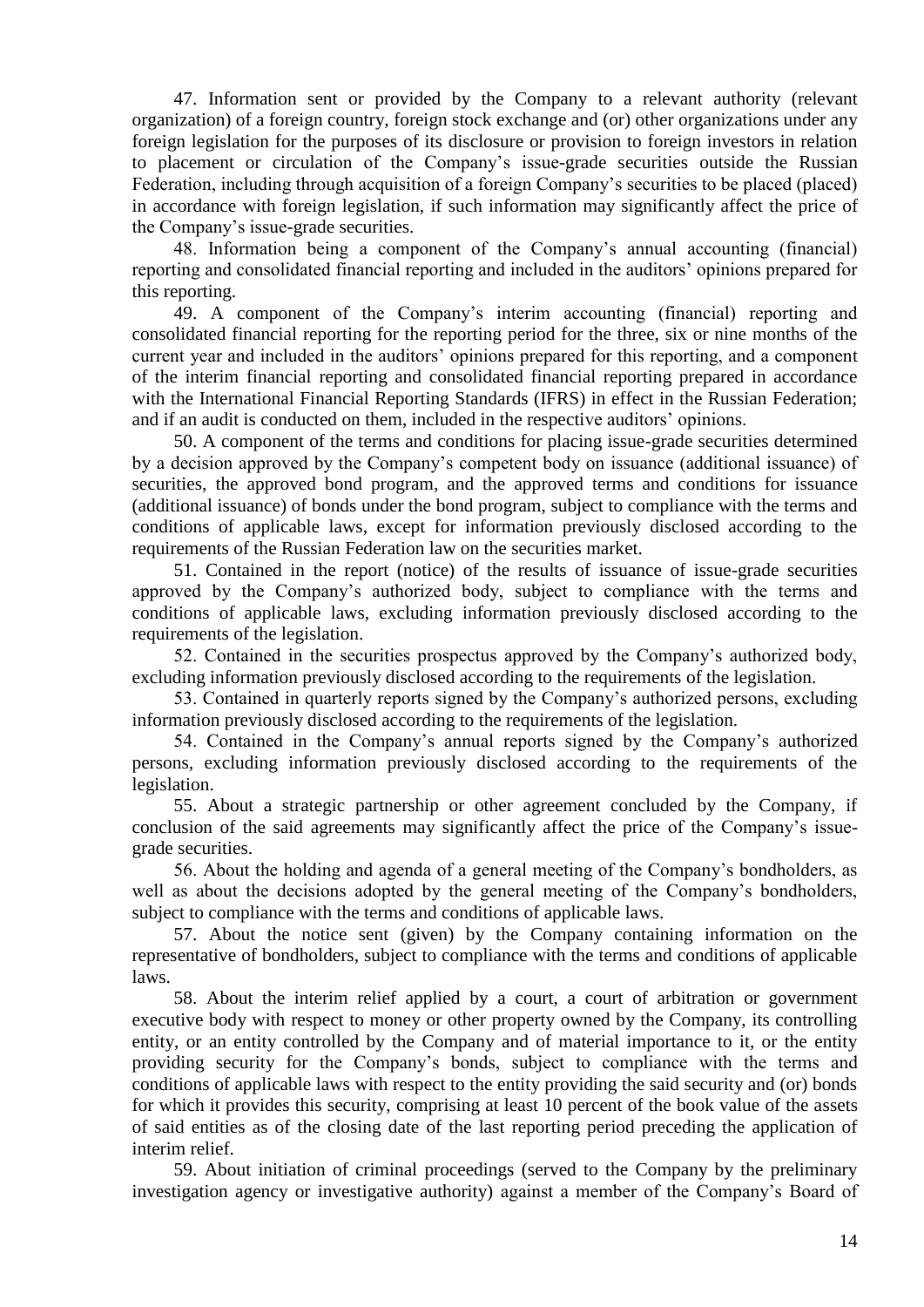Directors, the Company's Sole Executive Body, its controlling entity, an entity controlled by the Company and of material importance to it, or an entity providing security for the Company's bonds, if initiated with respect to such entity providing this security and (or) bonds for which it provides this security, subject to compliance with the terms and conditions of applicable laws.

> **Appendix No. 2 to the Insider Information Policy of PJSC SIBUR Holding**

# **NOTICE OF INCLUSION ON (EXCLUSION FROM) THE LIST OF INSIDERS No. DD.MM.YY - F.**

 $\ldots$  .20

| No.  | I. Information on the Company                                                  |                                                                                                                      |
|------|--------------------------------------------------------------------------------|----------------------------------------------------------------------------------------------------------------------|
| 1.1  | Full name                                                                      | Joint-Stock Company<br>Public<br><b>SIBUR</b><br>Holding                                                             |
| 1.2  | <b>TIN</b>                                                                     | 7727547261                                                                                                           |
| 1.3  | <b>OGRN</b>                                                                    | 1057747421247                                                                                                        |
| 1.4  | Registered address                                                             | Block 1, $\mathbb{N}^{\circ}$ 6, building 30, Eastern<br>Industrial<br>Area,<br>Tobolsk,<br>Tyumen<br>Region, 626150 |
| 1.5  | Correspondence address                                                         | 16, Krzhizhanovskogo St., Bldg. 1,<br>Moscow, 117218, Russia                                                         |
| No.  | II. Information on the person included on (excluded from) the list of Insiders |                                                                                                                      |
|      | For insiders which are legal entities                                          |                                                                                                                      |
| 2.1  | Full name                                                                      |                                                                                                                      |
| 2.2  | <b>TIN</b>                                                                     |                                                                                                                      |
| 2.3  | <b>OGRN</b>                                                                    |                                                                                                                      |
| 2.4. | Registered address                                                             |                                                                                                                      |
| 2.5. | Correspondence address                                                         |                                                                                                                      |
|      | For individual insiders                                                        |                                                                                                                      |
| 2.1. | Full name                                                                      |                                                                                                                      |
| 2.2. | Date of birth                                                                  |                                                                                                                      |
| 2.3. | Place of birth                                                                 |                                                                                                                      |
| No.  | III. Information on the grounds for the notice                                 |                                                                                                                      |
| 3.1  | Grounds for the notice                                                         | Inclusion on the insider list                                                                                        |
| 3.3  | Date of inclusion on the insider list                                          |                                                                                                                      |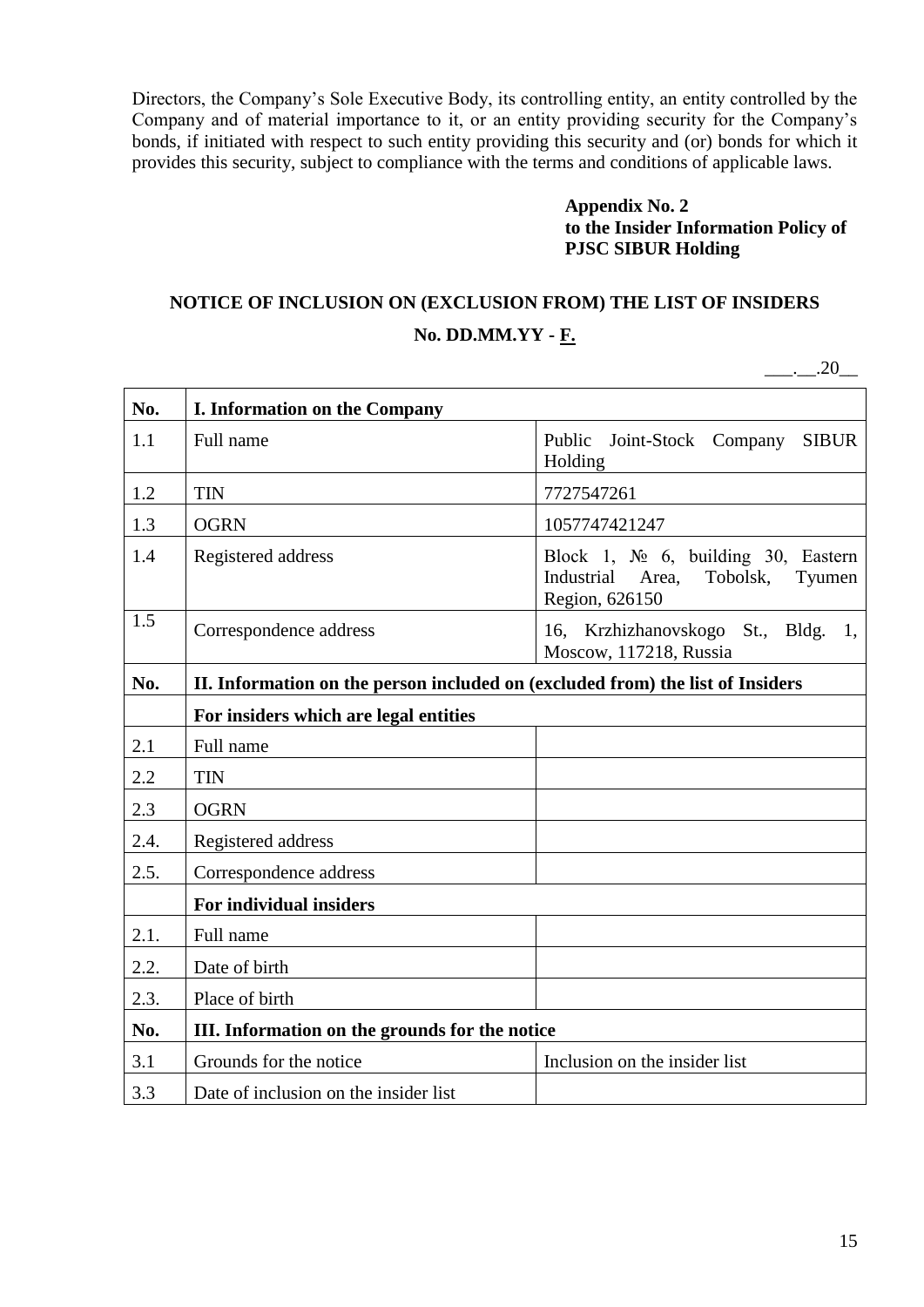| 3.4 | Grounds for inclusion on the insider list | The person has Access to Insider<br>Information by virtue of Clause __,<br>Article 4 of the $Law1$ . |
|-----|-------------------------------------------|------------------------------------------------------------------------------------------------------|
| No. | <b>IV.</b> Contact details                |                                                                                                      |
| 4.1 | Telephone number                          | $+7$ (495) 777-55-00 (ext. 64-44)                                                                    |
| 4.2 | Fax number                                | $+7$ (495) 777-55-00                                                                                 |
| 4.3 | E-mail                                    | cherkasovaas@sibur.ru                                                                                |

Please note that, once a person is included on the Company's insider list, the said person will be subject, as an Insider, to certain restrictions, obligations and liability determined in the Insider Information Policy of PJCS SIBUR Holding, the Law on Insider Information<sup>1</sup> and other applicable legislation.

\_\_\_\_\_\_\_\_\_\_\_\_\_\_\_\_\_\_\_\_\_\_\_\_\_ \_\_\_\_\_\_\_\_\_\_\_\_\_\_\_\_ \_\_\_\_\_\_\_\_\_\_\_\_\_\_\_\_\_\_\_\_\_\_

<u>.</u>

Title signature (initials, surname)

<sup>&</sup>lt;sup>1</sup> Federal Law No. 224-FZ "On Combating Unlawful Use of Insider Information and Market Manipulation and on Amending Certain Legislative Acts of the Russian Federation" dated 27 July 2010 (hereinafter, the "Federal Law").